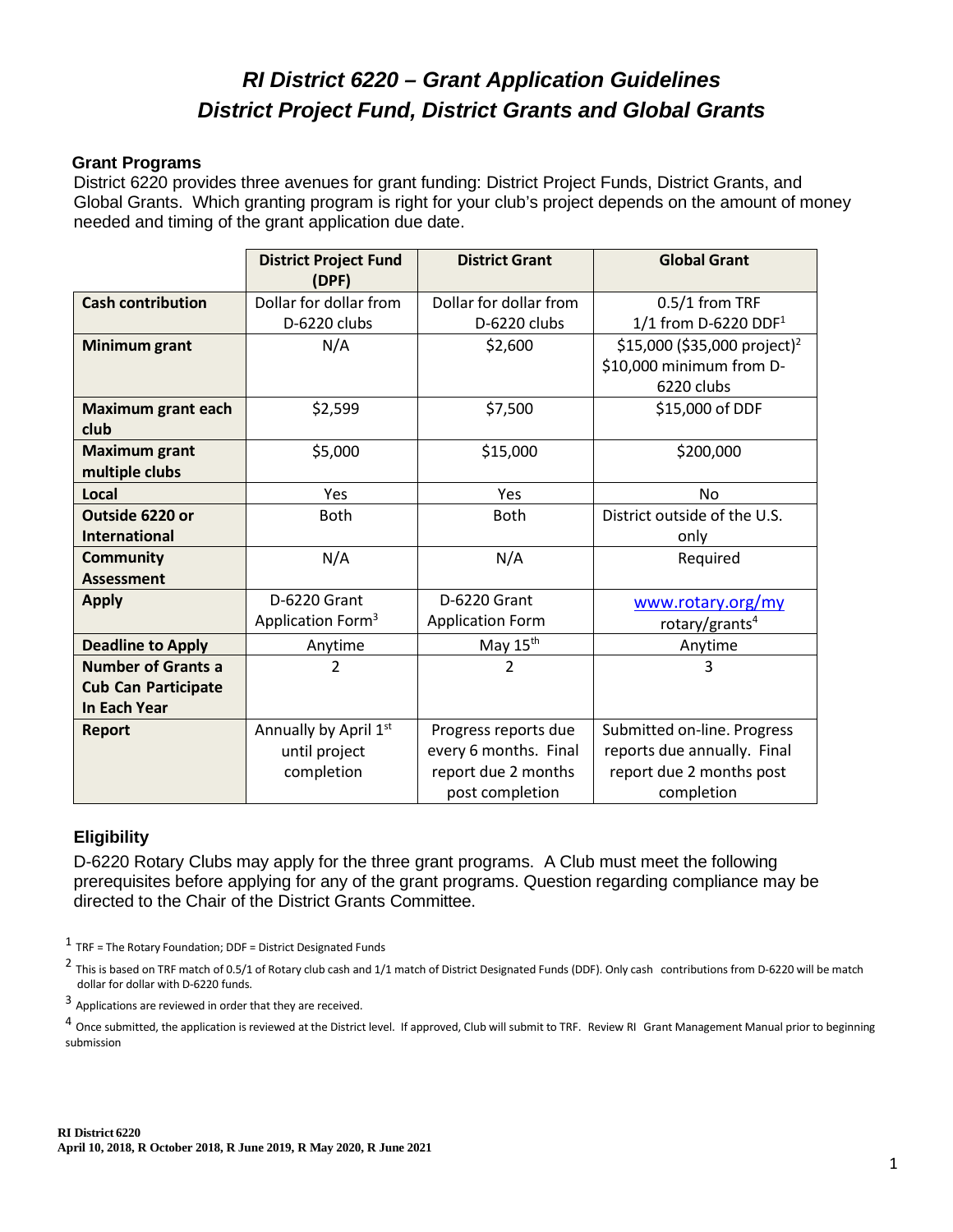## **Prerequisites:**

- **1. GRANTS MANAGEMENT TRAINING**: At least one member of the Club must have attended a D-6220 sponsored Grants Management Seminar (GMS) for the Rotary year pertaining to the grant
- 2. **MOU**: The Club President and President-Elect must sign The Rotary Foundation D-6220 Club Memorandum of Understanding. A new copy of the form must be submitted every year with the updated President and President-Elect signatures.
- 3. **REPORTS CURRENT**: The Club must be current on all open and completed District Project Funds, District and Global Grants with regards to implementation and reporting.
- 4. **DUES CURRENT**: The Club must be current on District dues.

#### **Additional Requirements as Detailed in District and The Rotary Foundation Documents**

|                                                                                                                                                                                                                | <b>District</b><br><b>Project Fund</b> | <b>District Grant</b> | <b>Global Grant</b> |
|----------------------------------------------------------------------------------------------------------------------------------------------------------------------------------------------------------------|----------------------------------------|-----------------------|---------------------|
| The Club must demonstrate support of The Rotary<br>Foundation's annual fund with at least \$50 per<br>capita for the year preceding.                                                                           | Yes                                    | Yes                   | <b>No</b>           |
| Include active participation of Rotarians                                                                                                                                                                      | Yes                                    | Yes                   | Yes                 |
| Project is sustainable                                                                                                                                                                                         | Yes                                    | Yes                   | Yes                 |
| Clubs cannot be approved for D-6220 matching<br>funds for the same project for DPF, District Grant,<br>or Global Grant; or for the same project in future<br>vears.                                            | Applies                                | Applies               | Applies             |
| Relate to the mission of The Rotary Foundation                                                                                                                                                                 | <b>No</b>                              | Yes                   | Yes                 |
| Demonstrate sensitivity to the Host area's tradition<br>and culture                                                                                                                                            | <b>No</b>                              | Yes                   | Yes                 |
| Align with at least one of the 7 RI Areas of Focus <sup>5</sup>                                                                                                                                                | <b>No</b>                              | Yes                   | Yes                 |
| International projects must have a Host Rotary<br>Club of District Partner in the District where the<br>project will be implemented. The Host Partner must<br>contribute a minimum of \$100 US to the project. | <b>No</b>                              | Yes                   | Yes                 |
| Include signage on or in conjunction with project<br>that identifies the role of the grant sponsors.                                                                                                           | <b>No</b>                              | Yes                   | Yes                 |
| Comply with the Conflict of Interest Policy for<br>Program Participants.                                                                                                                                       | <b>No</b>                              | Yes                   | Yes                 |
| Additional Requirements are detailed in the<br>document Terms and Conditions for Rotary<br><b>Foundation District Grants and Global Grants</b>                                                                 | <b>No</b>                              | Yes                   | Yes                 |

## **Restrictions for District and Global Grants**

Grants cannot be used to unfairly discriminate against any group; promote a particular political or religious viewpoint; support purely religious functions; support activities that involve abortion or that are undertaken solely for sex determination; fund the purchase of arms or ammunition; or serve as a new contributions to the Foundation or another Rotary Foundation grant.

<sup>5</sup> Peace & Conflict Resolution, Disease Prevention & Treatment, Water & Sanitation, Maternal & Child Health, Basic Education & Literacy, Economic & Community Development, and Environment